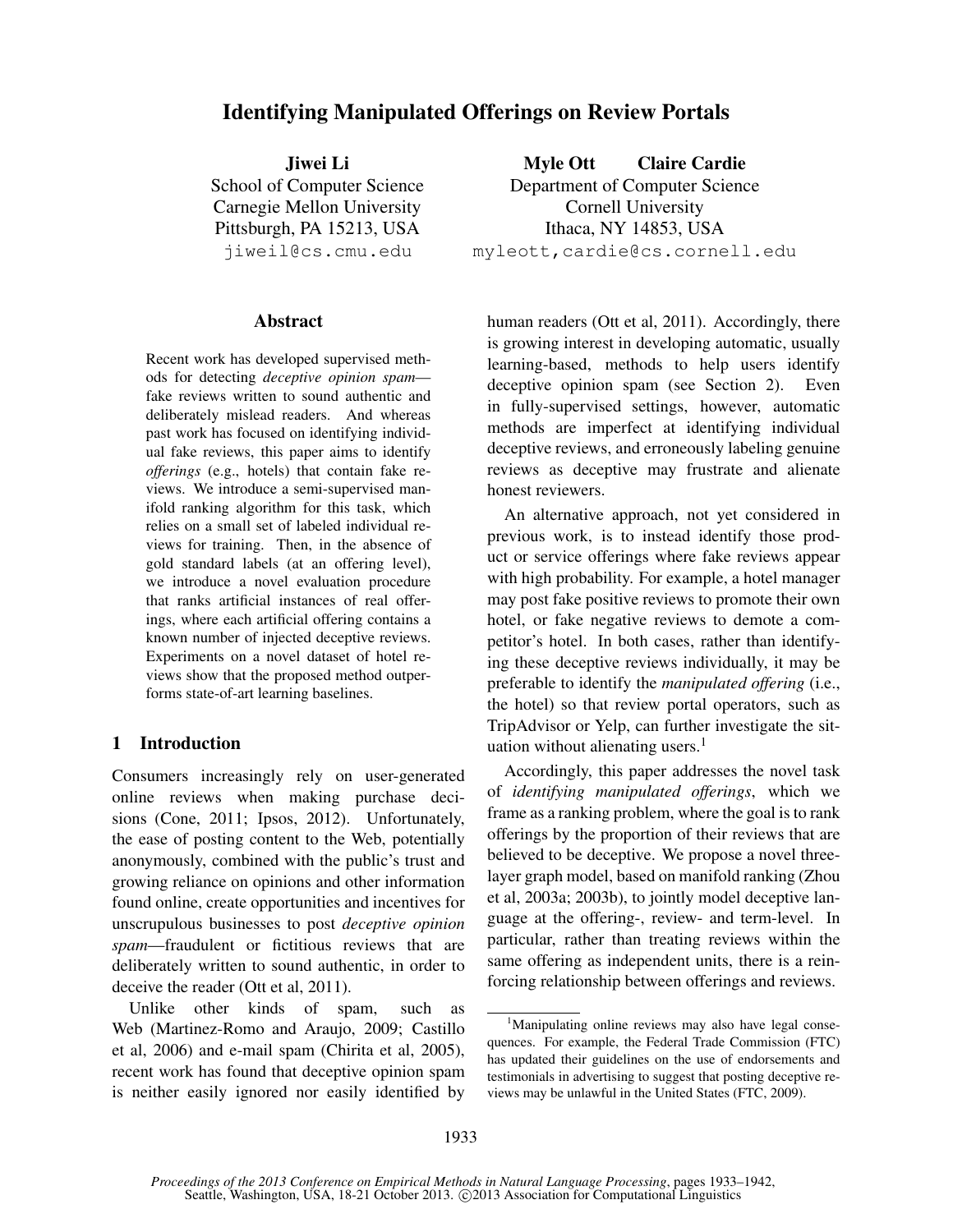

Figure 1: Mutual Reinforcement Graph Model for Hotel Ranking using the Manifold-Ranking Method

Our manifold ranking approach is semisupervised in that it *requires no supervisory information at the offering level*; rather, it requires only a small amount of labeled data at a review level. Intuitively, and as depicted in Figure 1 for hotel offerings, we represent hotels, reviews and terms as nodes in a graph, where each hotel is connected to its reviews, and each review, in turn, is connected to the terms used within it. The influence of labeled data is propagated along the graph to unlabeled data, such that a hotel is considered more deceptive if it is heavily linked with other deceptive reviews, and a review, in turn, is more deceptive if it is generated by a deceptive hotel.

The success of our semi-supervised approach further depends on the ability to learn patterns of truthful and deceptive reviews that generalize across reviews of different offerings. This is challenging, because reviews often contain offering-specific vocabulary. For example, reviews of hotels in Los Angeles are more likely to include keywords such as "beach", "sea", "sunshine" or "LA", while reviews of Juneau hotels may contain "glacier", "Juneau", "bear" or "aurora borealis." A hotel review might also mention the hotel's restaurant or bar by name.

Unfortunately, it is unclear how important (or detrimental) offering-specific features are when deciding whether a review is fake. Accordingly, we *propose a dimensionality-reduction approach*, based on Latent Dirichlet Allocation (LDA) (Blei et al, 2003), *to obtain a vector representation of reviews for the ranking algorithm that generalizes across reviews of different offerings*. Specifically, we train an LDA-based topic model to view each review as a mixture of aspect-, city-, hotel- and review-specific topics (see Section 6). We then reduce the dimensionality of our data (i.e., labeled and unlabeled reviews) by replacing each review term vector with a vector that corresponds to its term distribution over just its aspect-specific topics, i.e., excluding city-, hotel- and review-specific topics. We find that, compared to models trained either on the full vocabulary, or trained on standard LDA document-topic vectors, this representation allows our models to generalize better across reviews of different offerings.

We evaluate our approach on the task of identifying (ranking) manipulated hotels. In particular, in the absence of gold standard offering-level labels, we introduce a *novel evaluation procedure for this task*, in which we rank numerous *versions* of each hotel, where each hotel version contains a different number of injected, known deceptive reviews. Thus, we expect hotel versions with larger proportions of deceptive reviews to be ranked higher than those with smaller proportions.

For labeled training data, we use the Ott et al. (2011) dataset of 800 *positive* (5-star) reviews of 20 Chicago hotels (400 deceptive and 400 truthful). For evaluation, *we construct a new* FOUR-CITIES *dataset*, containing 40 deceptive and 40 truthful reviews for each of eight hotels in four different cities (640 reviews total), following the procedure outlined in Ott et al. (2011). We find that our manifold ranking approach outperforms several state-of-theart learning baselines on this task, including transductive Support Vector Regression. We additionally apply our approach to a large-scale collection of real-world reviews from TripAdvisor and explore the resulting ranking.

In the sections below, we discuss related work (Section 2) and describe the datasets used in this work (Section 3), the dimensionality-reduction approach for representing reviews (Section 4), and the semi-supervised manifold ranking approach (Section 5). We then evaluate the methods *quantitatively* (Sections 6 and 7) and *qualitatively* (Section 8).

# 2 Related Work

A number of recent approaches have focused on identifying individual fake reviews or users who post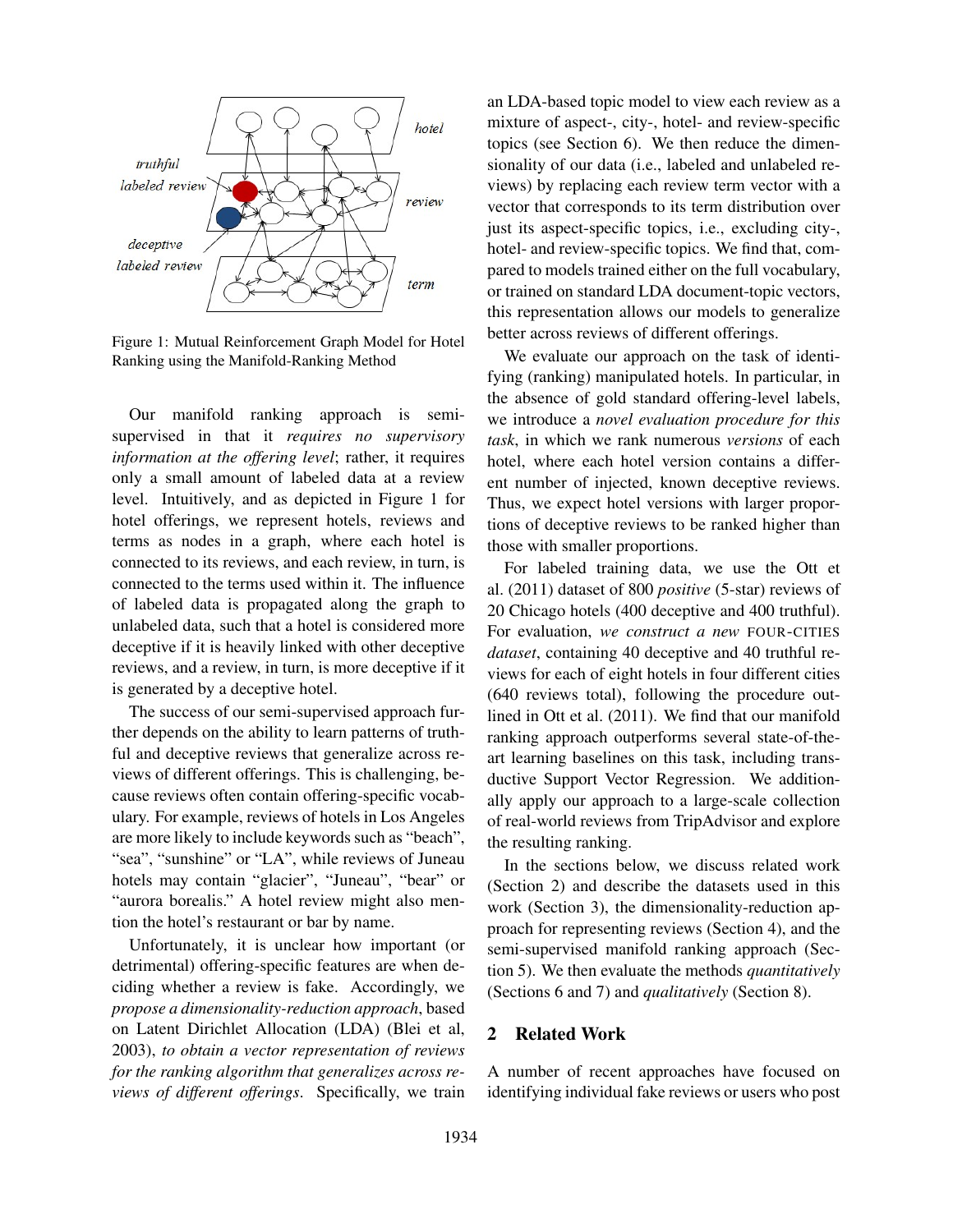fake reviews. For example, Jindal and Liu (2008) train machine learning classifiers to identify duplicate (or near duplicate) reviews. Yoo and Gretzel (2009) gathered 40 truthful and 42 deceptive hotel reviews and manually compare the psychologically relevant linguistic differences between them. Lim et al. (2010) propose an approach based on abnormal user behavior to predict spam users, without using any textual features. Ott et al. (2011) solicit deceptive reviews from workers on Amazon Mechanical Turk, and built a dataset containing 400 deceptive and 400 truthful reviews, which they use to train and evaluate supervised SVM classifiers. Ott et al. (2012) expand upon this work to estimate prevalences of deception in a review community. Mukherjee et al. (2012) study spam produced by groups of fake reviewers. Li et al. (2013) use topic models to detect differences between deceptive and truthful topic-word distributions. In contrast, in this work we aim to identify fake reviews at an offering level. $<sup>2</sup>$ </sup>

LDA Topic Models. LDA topic models (Blei et al, 2003) have been employed for many NLP tasks in recent years. Here, we build on earlier work that uses topic models to (a) separate background information from information discussing the various "aspects" of products (e.g., Chemudugunta et al. (2007)) and (b) identify different levels of information (e.g., user-specific, location-specific, timespecific) (Ramage et al., 2009).

Manifold Ranking Algorithm. The manifoldranking method (Zhou et al, 2003a; Zhou et al, 2003b) is a mutual reinforcement ranking approach initially proposed to rank data points along their underlying manifold structure. It has been widely used in many different ranking applications, such as summarization (Wan et al, 2007; Wan and Yang, 2007).

## 3 Dataset

In this paper, we train all of our models using the CHICAGO dataset of Ott et al (2011), which contains 20 deceptive and 20 truthful reviews from each of 20 Chicago hotels (800 reviews total). This dataset is

| <b>City</b> | <b>Hotels</b>                       |  |  |
|-------------|-------------------------------------|--|--|
| Chicago     | W Chicago, Palomar Chicago          |  |  |
| New York    | Hotel Pennsylvania, Waldorf Astoria |  |  |
| Los Angeles | Sheraton Gateway,                   |  |  |
|             | The Westin Los Angeles Airport      |  |  |
| Houston     | Magnolia Hotel,                     |  |  |
|             | Crowne Plaza Houston River Oaks     |  |  |

Table 1: Details of our FOUR-CITIES evaluation data.

unique in that it contains known (*gold standard*) deceptive reviews, solicited through Amazon Mechanical Turk, and is publicly-available.<sup>3</sup>

Unfortunately, the CHICAGO dataset is limited, both in size (800 reviews) and scope, in that it only contains reviews of hotels in one city: Chicago. Accordingly, in order to perform a more realistic evaluation for our task, we construct a new dataset, FOUR-CITIES, that contains 40 deceptive and 40 truthful reviews from each of eight hotels in four different cities (640 reviews total).

We build the FOUR-CITIES dataset using the same procedure as Ott et al (2011), by creating and dividing 320 Mechanical Turk jobs, called *Human-Intelligence Tasks* (HITs), evenly across eight of the most popular hotels in our four chosen cities (see Table 1). Each HIT presents a worker with the name of a hotel and a link to the hotel's website. Workers are asked to imagine that they work for the marketing department of the hotel and that their boss has asked them to write a fake positive review, as if they were a customer, to be posted on a travel review website. Each worker is allowed to submit a single review, and is paid \$1 for an acceptable submission.

Finally, we augment our deceptive FOUR-CITIES reviews with a matching set of truthful reviews from TripAdvisor by randomly sampling 40 positive (5 star) reviews for each of the eight chosen hotels. While we cannot know for sure that the sampled reviews are truthful, previous work has suggested that rates of deception among popular hotels is likely to be low (Jindal and Liu, 2008; Lim et al, 2010).

# 4 Topic Models for Dimensionality Reduction

As mentioned in the introduction, we want to learn patterns of truthful and deceptive reviews that apply

 $2A$ pproaches for identifying individual fake reviews may be applied to our task, for example, by averaging the review-level predictions for an offering. This averaging approach is one of our baselines in Section 7.

 $3$ We use the dataset available at: http://www.cs. cornell.edu/˜myleott/op\_spam.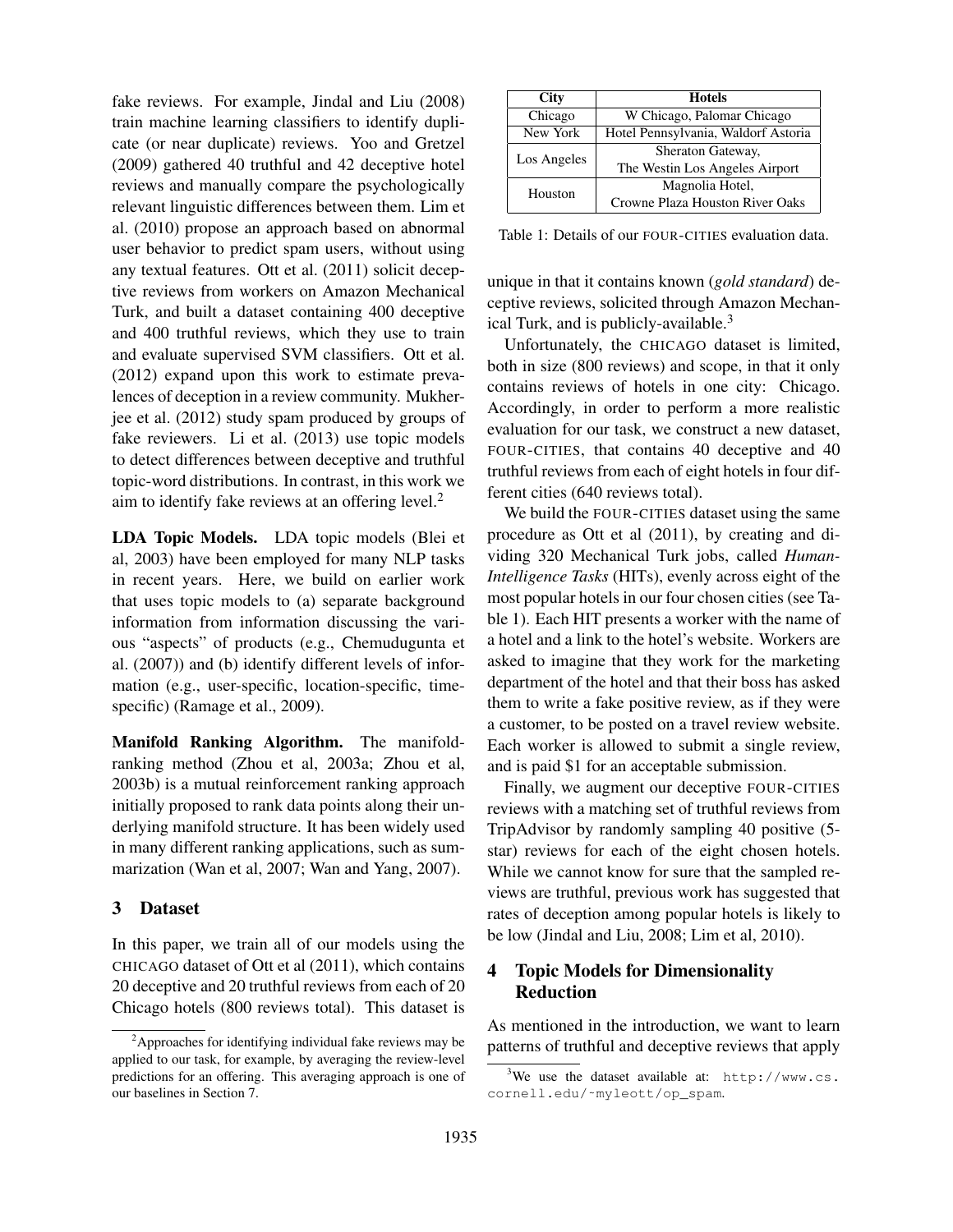

Figure 2: Graphical illustration of the RLDA topic model.

across hotels in different locations. This is challenging, however, because hotel reviews often contain specific information about the hotel or city, and it is unclear whether these features will generalize to reviews of other hotels.

We therefore investigate an LDA-based dimensionality-reduction approach (RLDA) to derive effective vector representations of reviews. Specifically, we model each document as a bag of words, generated from a mixture of: (a) "aspect" topics (that discuss various dimensions of the offering); (b) city-specific topics; (c) hotel-specific topics; (d) review-specific topics;<sup>4</sup> and (e) a background topic. We use this model to reduce the dimensionality of the review representation in our training and test sets, by replacing each review's term vector with a vector corresponding to the distribution over only the aspect-based topics, i.e., we exclude city, hotel and review-specific topics, as well as the background topic.

Below we present specific details of our model (Sections 4.1 and 4.2). The effectiveness of our dimensionality-reduction approach will be directly evaluated in Section 6, by comparing the performance of various classifiers trained either on the full vocabulary, or on our reduced feature representation.

#### 4.1 RLDA Model Details

The plate diagram and generative story for our model are given in Figures 2 and 3, respectively. Our model has a similar general structure to standard LDA, but with additional machinery to handle different levels of information. In particular, in order to model  $K$  aspects in a collection of  $R$  reviews,

```
• Draw \phi_B \sim Dir(\lambda)• For each aspect z = 1, 2, ..., K: draw \phi^z \sim Dir(\lambda)• For each city c = 1, 2, ..., C: draw \phi^c \sim Dir(\lambda)• For each hotel h = 1, 2, ..., H: draw \phi^h \sim Dir(\lambda)For each review r:
       - Draw \pi^r \sim Dir(\beta)- Draw \phi^r \sim Dir(\lambda) − Draw θ^r ~ Dir(\alpha)
      – For each word w in d:
           ∗ Draw yw ∼ Multi(πr)
           ∗ If yw = 0:
               • Draw z_w ∼ Multi(θ)
                • Draw w ∼ Multi(\phi^{z_w})∗ If y_w = 1: draw w \sim Multi(\phi_B)∗ If y_w = 2: draw w \sim Multi(\phi_d)∗ If y_w = 3: draw w \sim Multi(\phi_h)∗ If y_w = 4: draw w \sim Multi(\phi_c)
```
Figure 3: Generative story for the RLDA topic model.

of  $H$  hotels, in  $C$  cities, we first draw multinomial word distributions corresponding to: the background topic,  $\phi_B$ ; aspect topics,  $\phi_k$  for  $k \in [1, K]$ ; reviewspecific topics,  $\phi_r$  for  $r \in [1, R]$ ; hotel-specific topics,  $\phi_h$  for  $h \in [1, H]$ ; and city-specific topics,  $\phi_c$ for  $c \in [1, C]$ . Then, for each word w in review R, we sample a switch variable,  $y \in [0, 4]$ , indicating whether  $w$  comes from one of the aspect topics  $(y = 0)$ , or the background topic  $(y = 1)$ , reviewspecific topic ( $y = 2$ ), hotel-specific topic ( $y = 3$ ) or city-specific topic  $(y = 4)$ . If the word comes from one of the aspect topics, then we further sample the specific aspect topic,  $z_w \in [1, K]$ . Finally, we generate the word, w, from the corresponding  $\phi$ .

#### 4.2 Inference for RLDA

Given the review collection, our goal is to find the most likely assignment  $y_w$  (and  $z_w$  if  $y_w = 0$ ) for each word,  $w$ , in each review. We perform inference using Gibbs sampling. It is relatively straightforward to derive Gibbs sampling equations that allow joint sampling of the  $z_w$  and  $y_w$  latent variables for each word token w:

$$
P(y_w = 0, Z_w = k) =
$$
  

$$
\frac{N_{r,-w}^a + \beta}{N_{r,-w} + 5\beta} \times \frac{C_{r,-w}^k + \alpha}{\sum_k C_{r,-w}^k + K\alpha} \times \frac{E_k^w + \lambda}{\sum_w E_k^w + V\lambda},
$$
  

$$
P(y_w = m, m = 1, 2, 3, 4) = \frac{N_{r,-w}^m + \beta}{N_{r,-w}^m + \beta} \times \frac{E_k^w + \lambda}{E_k^w + \lambda}
$$

 $P(y_w = m, m = 1, 2, 3, 4) =$  $\frac{N_{r,-w}^m + \beta}{N_{r,-w} + 5\beta} \times \frac{E_m^w + \lambda}{\sum_w E_m^w + \lambda}$  $\frac{E_m - N}{\sum_w E_m^w + V\lambda},$ 

Note that the subscript  $-w$  indicates that the count for word token  $w$  is excluded. Also,  $N_r$ 

<sup>&</sup>lt;sup>4</sup>These will be terms used in just a small number of reviews.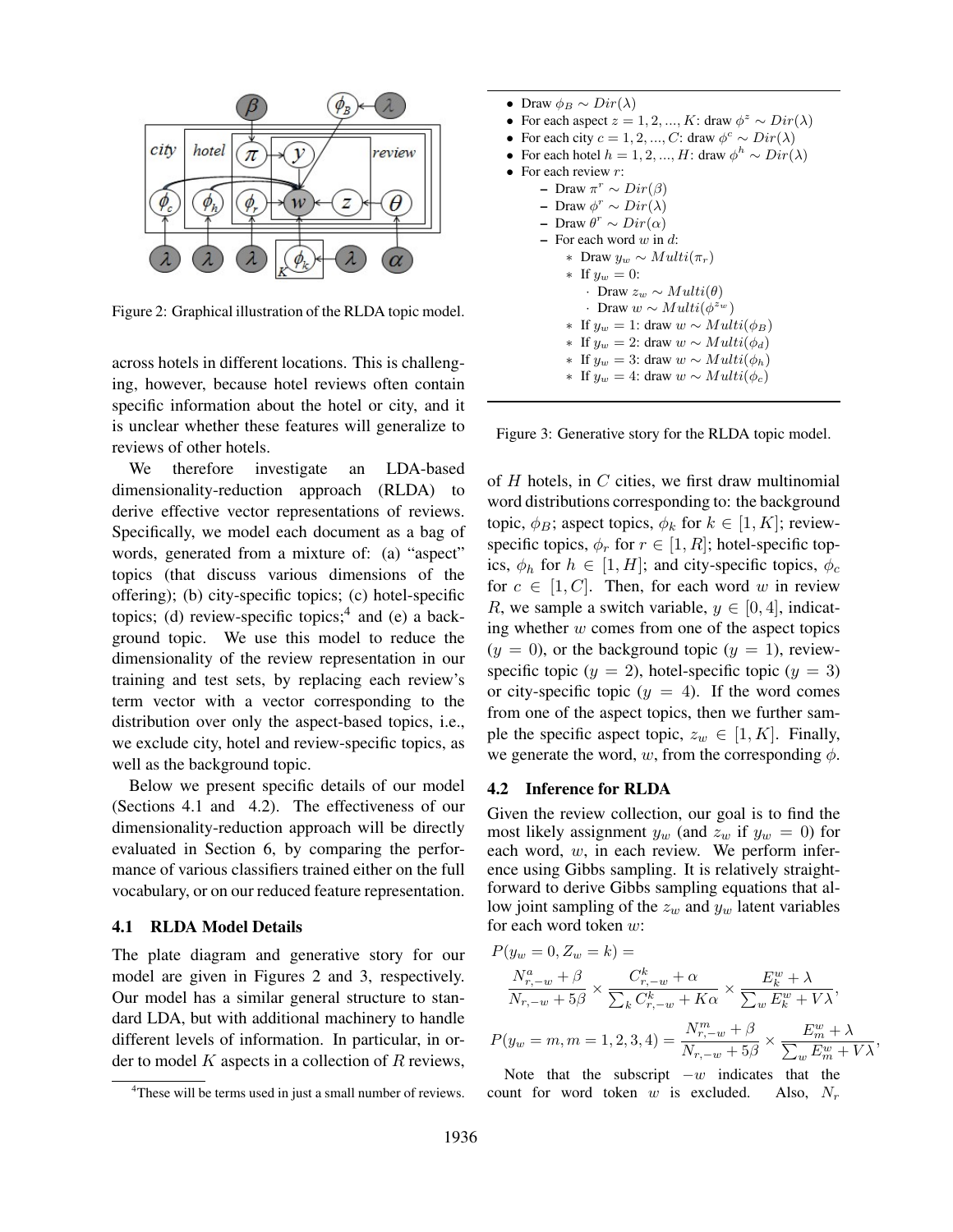denotes the number of words in review  $r$  and  $N_{r,-w}^a, N_{r,-w}^1, N_{r,-w}^2, N_{r,-w}^3, N_{r,-w}^4$  are the number of words in review  $r$  assigned to the aspect, background, review-specific, hotel-specific and city-specific topics, respectively, excluding the current word.  $C_{r,-w}^k$  denotes the number of words in review  $r$  assigned to aspect topic k.  $E_k^w, E_1^w, E_2^w, E_3^w, E_4^w$  denote the number of times that the word  $w$  is assigned to aspect  $k$ , the background topic, review-specific topic  $r$ , hotel-specific topic  $h$ , and cityspecific topic c, respectively. We set hyperparameter  $\alpha$ to 1,  $\beta$  to 0.5,  $\lambda$  to 0.01. We run 200 iterations of Gibbs sampling until the topic distribution stabilizes. After each iteration in Gibbs sampling, we obtain:

$$
\pi_r^i = \frac{N_r^i + \beta}{\sum_i N_r^i + 5\beta} \quad \theta_r^k = \frac{C_r^k + \alpha}{\sum_k C_r^k + K\alpha}
$$
\n
$$
\phi_z^w = \frac{E_z^w + \lambda}{\sum_w E_z^w + V\lambda} \quad \phi_m^w = \frac{E_w^w + \lambda}{\sum_w E_m^w + V\lambda} \tag{1}
$$

Finally, at the end of Gibbs sampling, we filter out background, document-specific, hotel-specific and city-specific information, by replacing each document's term vector with a  $1 \times K$  aspect-topic vector,  $\vec{G_r} = \langle \theta_r^1, \theta_r^2, \cdots, \theta_r^K \rangle.$ 

# 5 Manifold Ranking for Hotels

In this section, we describe our ranking algorithm based on manifold ranking (Zhou et al, 2003a; Zhou et al, 2003b) — that tries to jointly model deceptive language at the hotel-, review- and term-level.

## 5.1 Graph Construction

We use a three-layer (hotel layer, review layer and term layer) mutual reinforcement model (see Figure 1). Formally, we represent our three-layer graph as  $G = \langle V_H, V_R, V_T, E_{HR}, E_{RR}, E_{RT}, E_{TT} \rangle$ , where  $V_H = \{H_i\}_{i=1}^{i=N_H}$ ,  $V_R = \{R\}_{i=1}^{i=H_R}$  and  $V_T = \{T_i\}_{i=1}^{i=V}$  correspond to the set of hotels, reviews and terms respectively.  $E_{HR}, E_{RR}$  and  $E_{RT}$ respectively denote the edges between hotels and reviews, reviews and reviews and reviews and terms. Each edge is associated with a weight that denotes the similarity between two nodes.

Let  $sim(H_i, R_j)$ , where  $H_i \in V_H$  and  $R_j \in V_R$ , denote the edge weight between hotel  $H_i$  and review  $R_j$ , calculated as follows:

$$
sim(H_i, R_j) = \begin{cases} 1 & if \quad R_i \in H_j \\ 0 & if \quad R_i \notin H_j \end{cases}
$$
 (2)

Then we get row normalized matrices  $D_{HR} \in$  $\mathbb{R}^{N_H \times N_R}$  and  $D_{RH} \in \mathbb{R}^{N_R \times N_H}$  as follows:

$$
D_{HR}(i,j) = \frac{sim(H_i, R_j)}{\sum_{i'} sim(H_{i'}, R_j)}
$$
  
\n
$$
D_{RH}(i,j) = \frac{sim(H_i, R_j)}{\sum_{j'} sim(H_i, R_{j'})}
$$
\n(3)

As described in Section 4.2, each review is represented with a  $1 \times K$  aspect vector  $G_r$  after filtering undesired information. The edge weight between two reviews is then the cosine similarity,  $sim(R_i, R_j)$ , between two reviews and can be calculated as follows:

$$
sim(R_i, R_j) = \frac{\sum_{t=1}^{t=K} G_i^t \cdot G_j^t}{\sqrt{\sum_{t=1}^{t=K} G_i^{t2}} \cdot \sqrt{\sum_{t=1}^{t=K} G_j^{t2}}} \qquad (4)
$$

Since the normalization process will make the review-to-review relation matrix asymmetric, we adopt the following strategy: let  $P$  denote the similarity matrix between reviews, where  $P(i, j)$  =  $sim(R_i, R_j)$  and M denotes the diagonal matrix with (i,i)-element equal to the sum of the  $i^{th}$  row of SIM. The normalized matrix between reviews  $D_{RR} \in \mathbb{R}^{N_R \times N_R}$  is calculated as follows:

$$
D_{RR} = M^{-\frac{1}{2}} \cdot P \cdot M^{-\frac{1}{2}} \tag{5}
$$

 $sim(R_i, w_j)$  denotes the similarity between review  $R_i$  and term  $w_j$  and is the conditional probability of word  $w_j$  given review  $R_i$ . If  $w_j \in R_j$ ,  $sim(R_i, w_j)$  is calculated according to Eq. (6) by integrating out latent parameters  $\theta$  and  $\pi$ . Else if  $w_j \notin R_j$ ,  $sim(R_i, w_j) = 0$ .

$$
sim(R_i, w_j) = \sum_{k=1}^{k=K} p(z = k|r_i) \times p(w_j|z = k)
$$
  
+ 
$$
\sum_{t \in \{B, h, c, d\}} p(w_j|y_i = t)p(y_i = t|r_i)
$$
  
= 
$$
\pi_d^{(a)} \sum_{k=1}^{k=K} \theta_d^z \cdot \phi_z^{(w_j)} + \sum_{t \in \{B, h, c, d\}} \pi_d^{(t)} \phi_t^{(w_j)}
$$
(6)

Similar to Eq. (3), we further get the normalized matrix  $D_{RT} \in \mathbb{R}^{H_R \times V}$  and  $D_{TR} \in \mathbb{R}^{V \times H_R}$ .

Similarity between terms  $sim(w_i, w_j)$  is given by the WordNet path-similarity, $5$  normalized to create the matrix  $D_{VV}$ .

<sup>&</sup>lt;sup>5</sup>Path-similarity is based on the shortest path that connects the senses in the "is-a" (hypernym/hyponym) taxonomy. See http://nltk.googlecode.com/svn/ trunk/doc/howto/wordnet.html.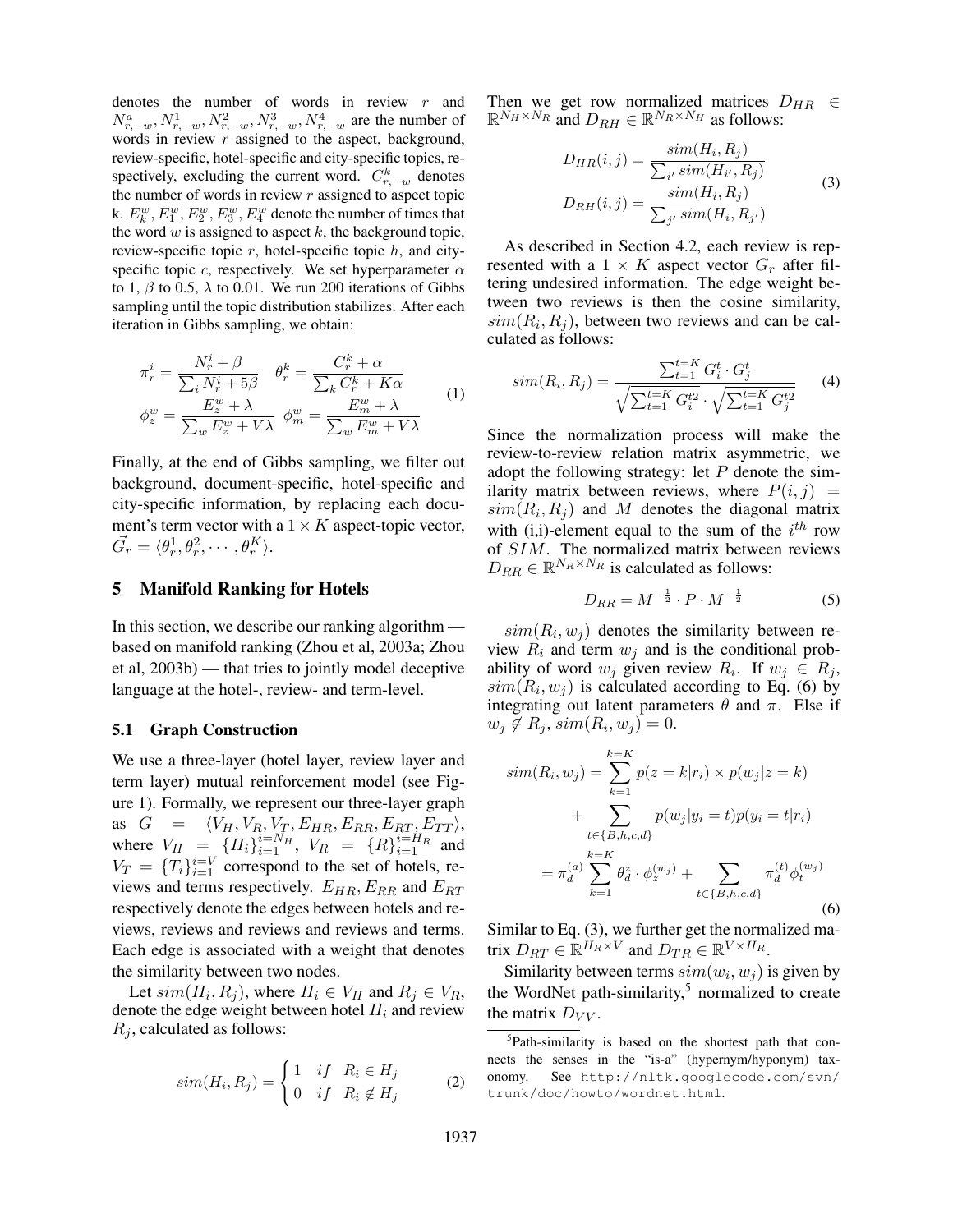**Input**: The hotel set  $V_D$ , review set  $V_R$ , term set  $V_T$ , normalized transition probability matrix  $D_{HR}, D_{RR}, D_{RH}, D_{RT}, D_{TT}, D_{TR}.$ **Output:** the ranking vectors  $S_R$ ,  $S_H$ ,  $S_T$ . Begin:

- 1. Initialization: set the score labeled reviews to +1 or -1 and other unlabeled reviews 0:  $S_R^0$  =  $[+1, ..., +1, -1, ..., -1, 0, ..., 0]$ . Set  $S_H^0$  and  $S_T^0$  to 0. Normalize the score vector.
- 2. update  $S_R^k$ ,  $S_H^k$  and  $S_T^k$  according to Eq. (7).
- 3. normalize  $S_R^k$ ,  $S_H^k$  and  $S_T^k$ .
- 4. fix the score of labeled reviews to  $+1$  and  $-1$ . Go to step (2) until convergence.

Figure 4: Semi-Supervised Reinforcement Ranking.

### 5.2 Reinforcement Ranking Based on the Manifold Method

Based on the set of labeled reviews, nodes for truthful reviews (positive) are initialized with a high score (1) and nodes for deceptive reviews, a low score (-1). Given the weighted graph, our task is to assign a score to the each hotel, each term, and the remaining unlabeled reviews. Let  $S_H$ ,  $S_R$  and  $S_T$  denote the ranking scores of hotels, reviews and terms, which are updated during each iteration as follows until convergence<sup>6</sup>:

$$
\begin{cases}\nS_H^{k+1} = D_{HR} \cdot S_R^k \\
S_R^{k+1} = \epsilon_1 D_{RR} \cdot S_R^k + \epsilon_2 D_{RH} \cdot S_H^k + \epsilon_3 D_{RT} \cdot S_t^k \\
S_T^{k+1} = \epsilon_4 D_{TT} \cdot S_T^k + \epsilon_5 D_{TR} \cdot S_R^k\n\end{cases} (7)
$$

where  $\epsilon_1 + \epsilon_2 + \epsilon_3 = 1$  and  $\epsilon_4 + \epsilon_5 = 1$ . (The score of labeled reviews will be fixed to  $+1$  or  $-1$ .)

#### 6 Learning Generalizable Classifiers

In Section 4, we introduced RLDA to filter out review-, hotel- and city-specific information from our vector-based review representation. Here, we will directly evaluate the effectiveness of RLDA by comparing the performance of binary deceptive vs. truthful classifiers trained on three feature sets: (a) the full vocabulary, encoded as unigrams and bigrams (N-GRAMS); (b) a reduced-dimensionality feature space, based on standard LDA (Blei et al, 2003); and (c) a reduced-dimensionality feature space, based on our proposed revised LDA approach (RLDA).

We compare two kinds of classifiers, which are trained on only the labeled CHICAGO dataset and tested on the FOUR-CITIES dataset. First, we use  $SVM<sup>light</sup>$  (Joachims, 1999) to train linear SVM classifiers, which have been shown to perform well in related work (Ott et al, 2011). Second, we train a two-layer manifold classifier, which is a simplified version of the model presented in Section 5. In this model, the graph consists of only review and term layers, and the score of a labeled review is fixed to 1 or -1 in each iteration. After convergence, reviews with scores greater than 0 are classified as truthful, and less than 0 as deceptive.

Results and Discussion The results are shown in Table 2 and show the average accuracy and precision/recall w.r.t. the *truthful* (positive) class. We find that SVM and MANIFOLD are comparable in all six conditions, and not surprisingly, perform best when evaluated on reviews from the two Chicago hotels in our FOUR-CITIES data. However, the N-GRAM and LDA feature sets perform much worse than RDLA when evaluation is performed on reviews from the other three (non-Chicago) cities. This confirms that classifiers trained on  $n$ -gram features overfit to the training data (CHICAGO) and do not generalize well to reviews from other cities. In addition, the standard LDA-based method for dimensionality reduction is not sufficient for our specific task.

#### 7 Identifying Manipulated Hotels

In this section, we evaluate the performance of our manifold ranking approach (see Section 5) on the task of identifying *manipulated hotels*.

Baselines. We consider several baseline ranking approaches to compare to our manifold ranking approach. Like the manifold ranking approach, the baselines also employ both the CHICAGO dataset (labeled) and FOUR-CITIES dataset (without labels).<sup>7</sup> For fair comparison, we use identical processing techniques for each approach. Topic number is set

 ${}^{6}$ Convergence is achieved if the difference between ranking scores in two consecutive iterations is less than 0.00001.

 $7$ While we have not investigated the effects of unlabeled data in detail, providing additional unlabeled data (beyond the test set) boosts the manifold ranking performances reported below by 1-2%.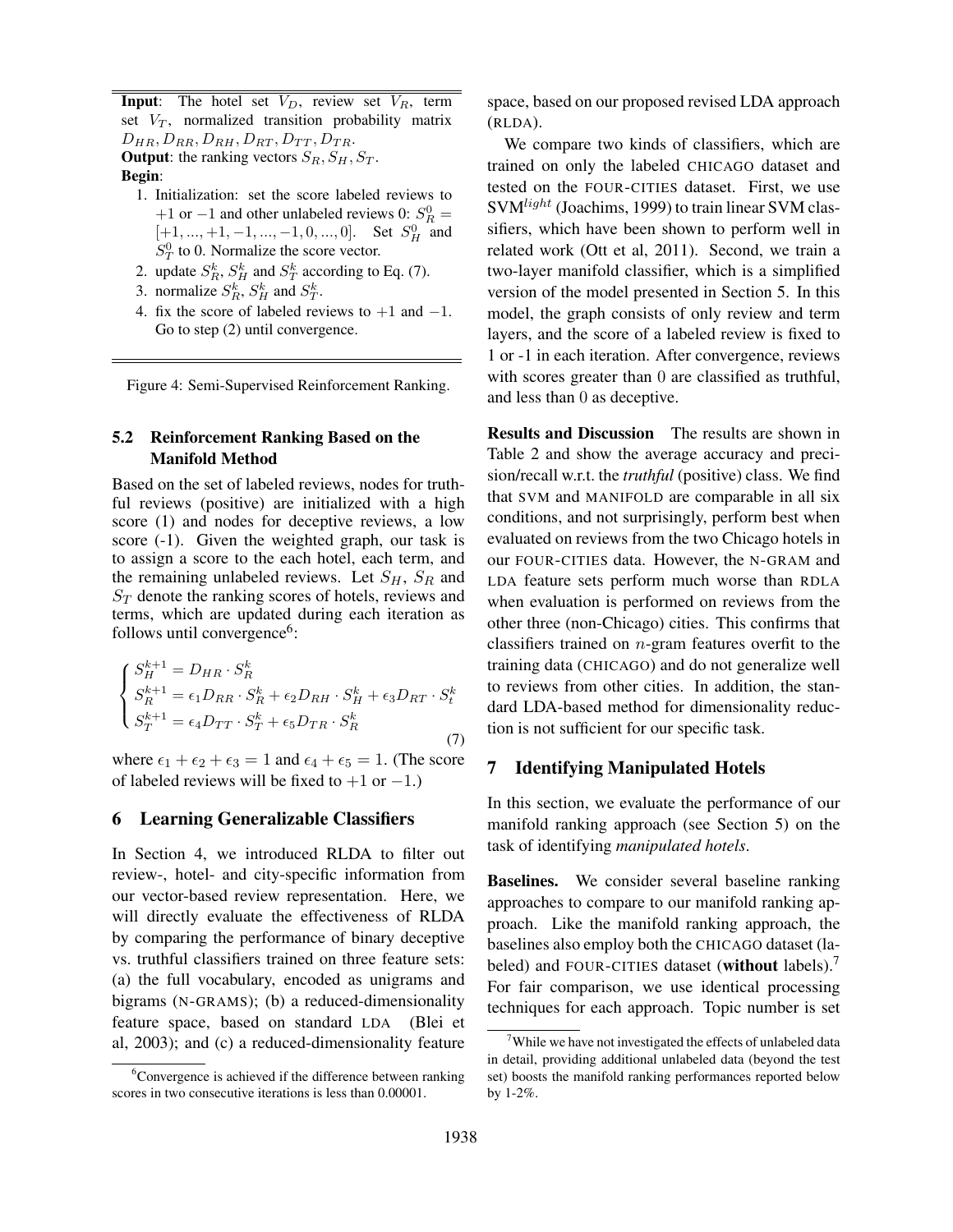| city        | feature set | <b>SVM</b> |           |        | Manifold |           |        |
|-------------|-------------|------------|-----------|--------|----------|-----------|--------|
|             |             | Accuracy   | Precision | Recall | Accuracy | Precision | Recall |
|             | N-GRAMS     | 0.831      | 0.844     | 0.818  | 0.835    | 0.844     | 0.825  |
| Chicago     | LDA         | 0.833      | 0.846     | 0.819  | 0.817    | 0.832     | 0.802  |
|             | <b>RLDA</b> | 0.830      | 0.838     | 0.822  | 0.841    | 0.819     | 0.863  |
|             | N-GRAMS     | 0.728      | 0.744     | 0.714  | 0.733    | 0.738     | 0.727  |
| Non-Chicago | LDA         | 0.714      | 0.696     | 0.732  | 0.728    | 0.715     | 0.741  |
|             | <b>RLDA</b> | 0.791      | 0.799     | 0.780  | 0.801    | 0.787     | 0.815  |

Table 2: Binary classification results showing that  $n$ -gram features overfit to the CHICAGO training data. Results correspond to evaluation on reviews for the two Chicago hotels from FOUR-CITIES and non-Chicago FOUR-CITIES reviews (six hotels).

to five for all topic-model-based approaches. Each baseline makes review-level predictions and then ranks each hotel by the average of those predictions.

- Review-SVR: Uses linear Tranductive Support Vector Regression with unigram and bigram features, similar to Ott et al. (2011).
- Review-SVR+LDA (R): Similar to REVIEW-SVR but uses our revised LDA (RLDA) topic model for dimensionality reduction (R).
- Two-Layer Manifold (S): A simplified version of our model where the hotel-level is removed from the graph. Dimensionality reduction is performed using standard LDA (S).
- Two-Layer Manifold (R): Similar to TWO-LAYER MANIFOLD (S) but uses the revised LDA (RLDA) model for dimensionality reduction.
- Three-layer Manifold (tf-idf): Our three-layer manifold ranking model, except with each review represented as a TF-IDF term vector. Review similarity is calculated based on the cosine similarity between these vectors.

Evaluation Method. To evaluate ranking performance in the absence of a gold standard set of manipulated hotels, we rearrange the FOUR-CITIES test set of 40 truthful and 40 deceptive reviews for each of eight hotels: we create 41 *versions* of each hotel, where each hotel version contains a different number of injected deceptive reviews, ranging from 0 to 40. For example, the first version of a hotel will have 40 truthful and 0 deceptive reviews, the second version 39 truthful and 1 deceptive, and the 41st version 0 truthful and 40 deceptive. In total, we generate  $41 \times 8 = 328$  versions of hotel reviews. We expect versions with larger proportions of deceptive

reviews to receive lower scores by the ranking models (i.e., they are ranked higher/more deceptive).

Metrics. To qualitatively evaluate the ranking results, we use the Normalized Discounted Cumulative Gain (NDCG), which is commonly used to evaluate retrieval algorithms with respect to an ideal relevance-based ranking. In particular, NDCG rewards rankings with the most relevant results at the top positions (Liu, 2009), which is also our objective, namely, to rank versions that have higher proportions of deceptive reviews nearer to the top.

Let  $R(m)$  denote the relevance score of  $m^{th}$ ranked hotel version. Then,  $NDCG_N$  is defined as:

$$
NDCG_N = \frac{1}{IDCG_N} \sum_{m=1}^{m=N} \frac{2^{R(m)} - 1}{log_2(1+m)}
$$
 (8)

where  $IDCG_N$  refers to discounted cumulative gain (DCG) of the ideal ranking of the top N results. We define the ideal ranking according to the proportion of deceptive reviews in different versions, and report NDCG scores for the  $Nth$  ranked hotel versions  $(N = 8$  to 321), at intervals of 8 (to account for ties among the eight hotels).

Results and Discussion. NDCG results are shown in Figure 5. We observe that our approach (using 2, 5 or 10 topics) generally outperforms the other approaches. In particular, approaches that use our RLDA text representation (OUR APPROACH, TWO-LAYER MANIFOLD (R), and REVIEW-SVR+LDA (R)), which tries to remove city- and hotel-specific information, perform better than those that use the full vocabulary (REVIEW-SVR, TWO-LAYER MANIFOLD (S), and THREE-LAYER MANIFOLD (TF-IDF)). This further confirms that our RLDA dimensionality reduction technique allows models,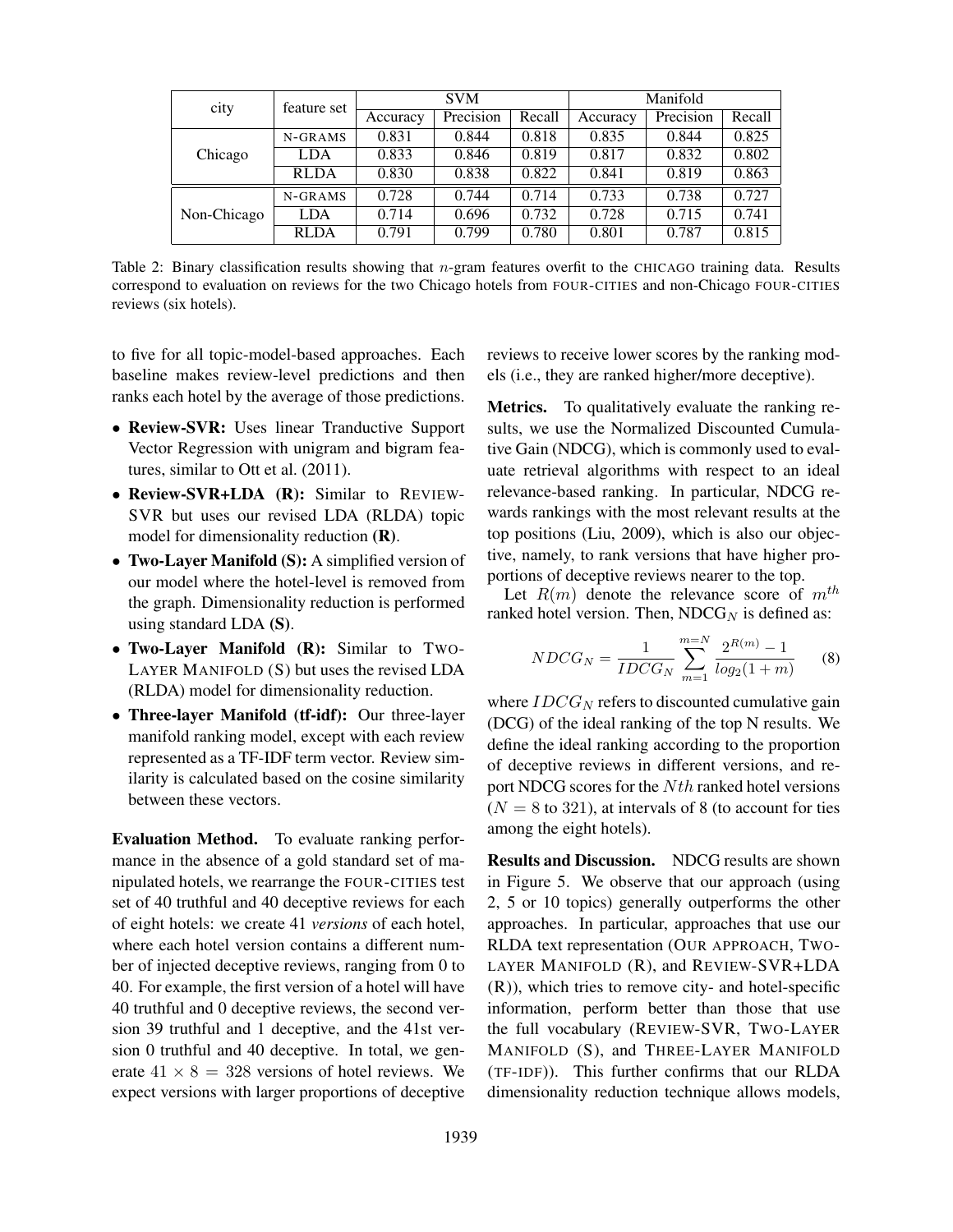

Figure 5: NDC $G_N$  results for different approaches.  $K$ indicates the number of topics.

trained on limited data, to generalize to reviews of different hotels and in different locations. We also find that approaches that model a reinforcing relationship between hotels and their reviews are better than approaches that model reviews as independent units, e.g., TWO-LAYER MANIFOLD (R) vs. REVIEW-SVR+LDA and TWO-LAYER MANI-FOLD (S) vs. REVIEW-SVR. This confirms our intuition that a hotel is more deceptive if it is connected with many deceptive reviews, and, in turn, a review is more deceptive if from a deceptive hotel.

### 8 Qualitative Evaluation

We now present qualitative evaluations for the RLDA topic model and the manifold ranking model.

Topic Quality. Table 3 gives the top words for four aspect topics and four city-specific topics in the RLDA topic model; Table 4 gives the highest and lowest ranking term weights in our three-layer manifold model. By comparing the first row of topics in Table 3, corresponding to aspect topics, to the top words in Table 4, we observe that the learned topics relate to truthful and deceptive classes. For example, Topics 1 and 4 share many terms with the top truthful terms in the manifold model, e.g., spatial terms, such as location, floor and block, and punctuation, such as  $($ ,  $)$ , and  $\frac{1}{2}$ . Similarly, Topics 2 and 7 share many terms with the top deceptive terms in the manifold model, e.g., hotel, husband, wife, amazing, experience and recommend. This makes sense, since topic models have been shown to produce discriminative topics on

| Topic1     | Topic2     | Topic4     | Topic7         |
|------------|------------|------------|----------------|
| location   | hotel      |            | hotel          |
| \$         | stay       | room       | service        |
| walk       | staff      |            | husband        |
| night      | restaurant | park       | amazing        |
| block      | friendly   | bed        | will           |
| floor      | room       | night      | weekend        |
| quiet      | recommend  | shower     | friendly       |
| nice       | love       | view       | travel         |
| lobby      | excellent  | minute     | experience     |
| breakfast  | wife       | pillow     | friend         |
|            |            |            |                |
| <b>NYC</b> | Chicago    | $L_A$      | <b>Houston</b> |
| York       | Chicago    | $\log$     | Houston        |
| ny         | Michigan   | Angeles    | downtown       |
| time       | mile       | lа         | Texas          |
| square     | tower      | lax        | cab            |
| nyc        | Illinois   | shuttling  | Westside       |
| street     | avenue     | hollywood  | center         |
| empire     | Rogers     | plane      | Northwest      |
| Chinatown  | river      | morning    | st             |
| station    | Burnham    | California | museum         |

Table 3: Top words in topics extracted from RLDA topic model (see Section 4). The top row presents topic words from four aspect topics  $(K = 10)$  and the bottom row presents top words from four city-specific topics.

| <b>Deceptive</b> |          | Truthful  |       |  |
|------------------|----------|-----------|-------|--|
| term             | score    | term      | score |  |
| my               | $-1.063$ | \$        | 0.964 |  |
| visit            | $-0.944$ | location  | 0.922 |  |
| we               | $-0.882$ |           | 0.884 |  |
| hotel            | $-0.863$ |           | 0.884 |  |
| husband          | $-0.828$ | bathroom  | 0.842 |  |
| family           | $-0.824$ | floor     | 0.810 |  |
| amazing          | $-0.782$ | breakfast | 0.784 |  |
| experience       | $-0.740$ | bar       | 0.762 |  |
| recommend        | $-0.732$ | block     | 0.747 |  |
| wife             | $-0.680$ | small     | 0.721 |  |
| relax            | $-0.678$ | but       | 0.720 |  |
| vacation         | $-0.651$ | walk      | 0.707 |  |
| will             | $-0.651$ | lobby     | 0.707 |  |
| friendly         | $-0.646$ | quiet     | 0.684 |  |

Table 4: Term scores from our ranking algorithm.

this data in previous work (Li et al., 2013).

With respect to the second row in Table 4, containing top words from city-specific topics, we observe that each topic does contain primarily cityspecific information. This helps to explain why removing terms associated with these topics resulted in a better vector representation for reviews.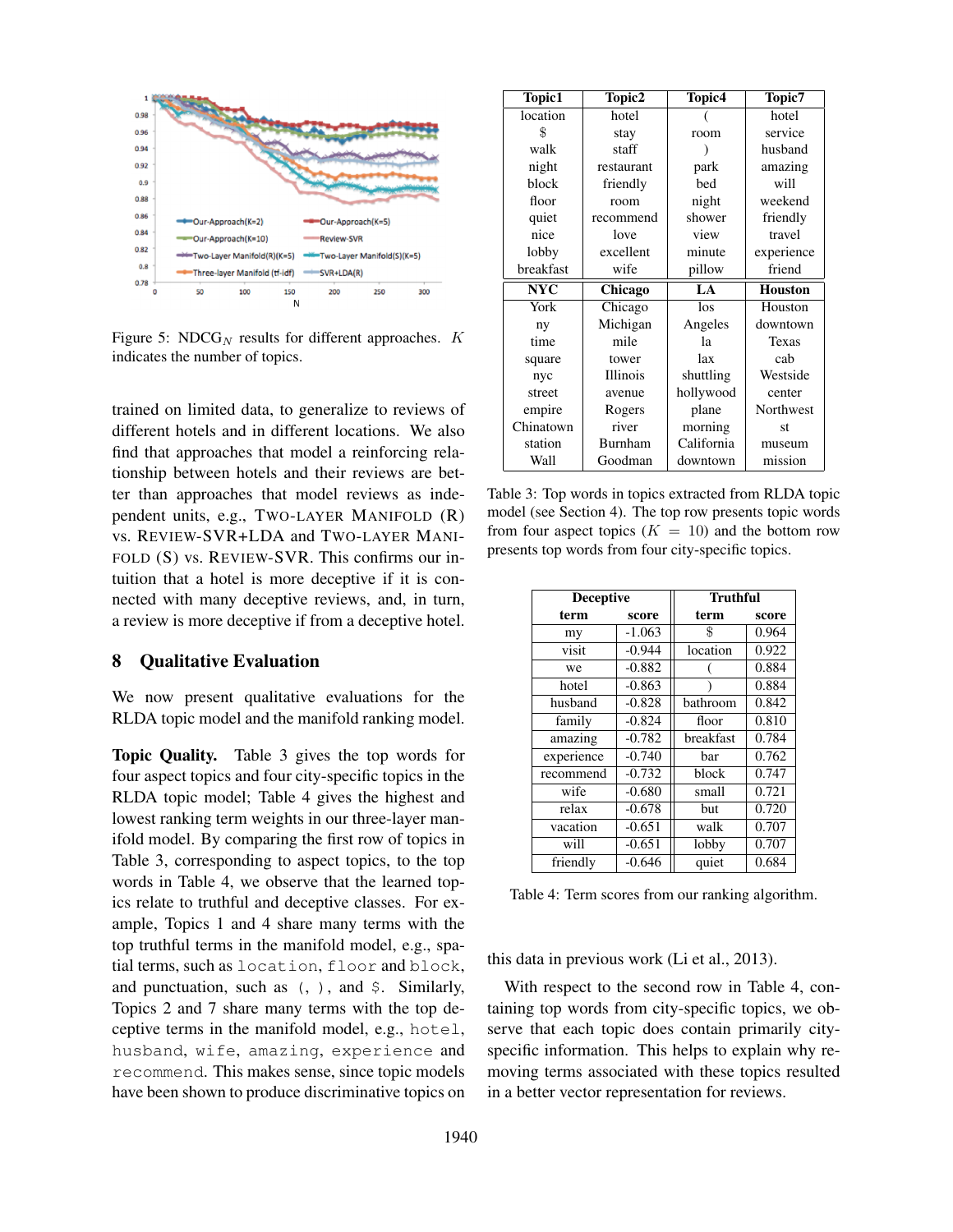

Figure 6: Hotel Ranking Distribution on TripAdvisor



Figure 7: Proportion of Singletons vs. Hotel Ranking.

Real-world Evaluation. Finally, we apply our ranking model to a large-scale collection of realworld reviews from TripAdvisor. We crawl 878,561 reviews from 3,945 hotels in 25 US cities from TripAdvisor excluding all non-5-star reviews and removing hotels with fewer than 100 reviews. In the end, we collect 244,810 reviews from 838 hotels.

We apply our manifold ranking model and rank all 838 hotels. First, we present a histogram of the resulting manifold ranking scores in Figure 6. We observe that the distribution reaches a peak around 0.04, which in our quantitative evaluation (Section 7) corresponded to a hotel with 34 truthful and 6 deceptive reviews. These results suggest that the majority of reviews in TripAdvisor are truthful, in line with previous findings by Ott et al. (2011).

Next, we note that previous work has hypothesized that deceptive reviews are more likely to be posted by first-time review writers, or *singleton* reviewers (Ott et al, 2011; Wu et al, 2011). Accordingly, if this hypothesis were valid, then manipulated hotels would have an above-average proportion of singleton reviews. Figure 7 shows a histogram of the average proportion of singleton reviews, as a function of the ranking scores produced by our model. Noting that lower scores correspond to a higher predicted proportion of deceptive reviews, we observe that hotels that are ranked as being more deceptive by our model have much higher proportions of singleton reviews, on average, compared to hotels ranked as less deceptive.

### 9 Conclusion

We study the problem of identifying manipulated offerings on review portals and propose a novel threelayer graph model, based on manifold ranking for ranking offerings based on the proportion of reviews expected to be instances of deceptive opinion spam. Experimental results illustrate the effectiveness of our model over several learning-based baselines.

#### Acknowledgments

This work was supported in part by National Science Foundation Grant BCS-0904822, a DARPA Deft grant, as well as a gift from Google. We also thank the EMNLP reviewers for their helpful comments and advice.

#### References

- David Blei, Ng Andrew and Michael Jordan. Latent Dirichlet allocation. 2003. In *Journal of Machine Learning Research*.
- Carlos Castillo, Debora Donato, Luca Becchetti, Paolo Boldi, Stefano Leonardi, Massimo Santini and Sebastiano Vigna. A reference collection for web spam. In *ACM Sigir Forum*. 2006.
- Paul-Alexandru Chirita, Jrg Diederich and Wolfgang Nejdl. MailRank: using ranking for spam detection. In *Proceedings of the 14th ACM international conference on Information and knowledge management*. 2005.
- Cone. 2011 Online Influence Trend Tracker. http://www.coneinc.com/negative-reviews-onlinereverse-purchase-decisions. August.
- Yajuan Duan, Zhumin Chen, Furu Wei, Ming Zhou and Heung-Yeung Shum. Twitter Topic Summarization by Ranking Tweets Using Social Influence and Content Quality. In *Proceedings of 24th International Conference on Computational Linguistics* 2012.
- Federal Trade Commission. Guides Concerning Use of Endorsements and Testimonials in Advertising. In *FTC 16 CFR Part 255*. 2009.